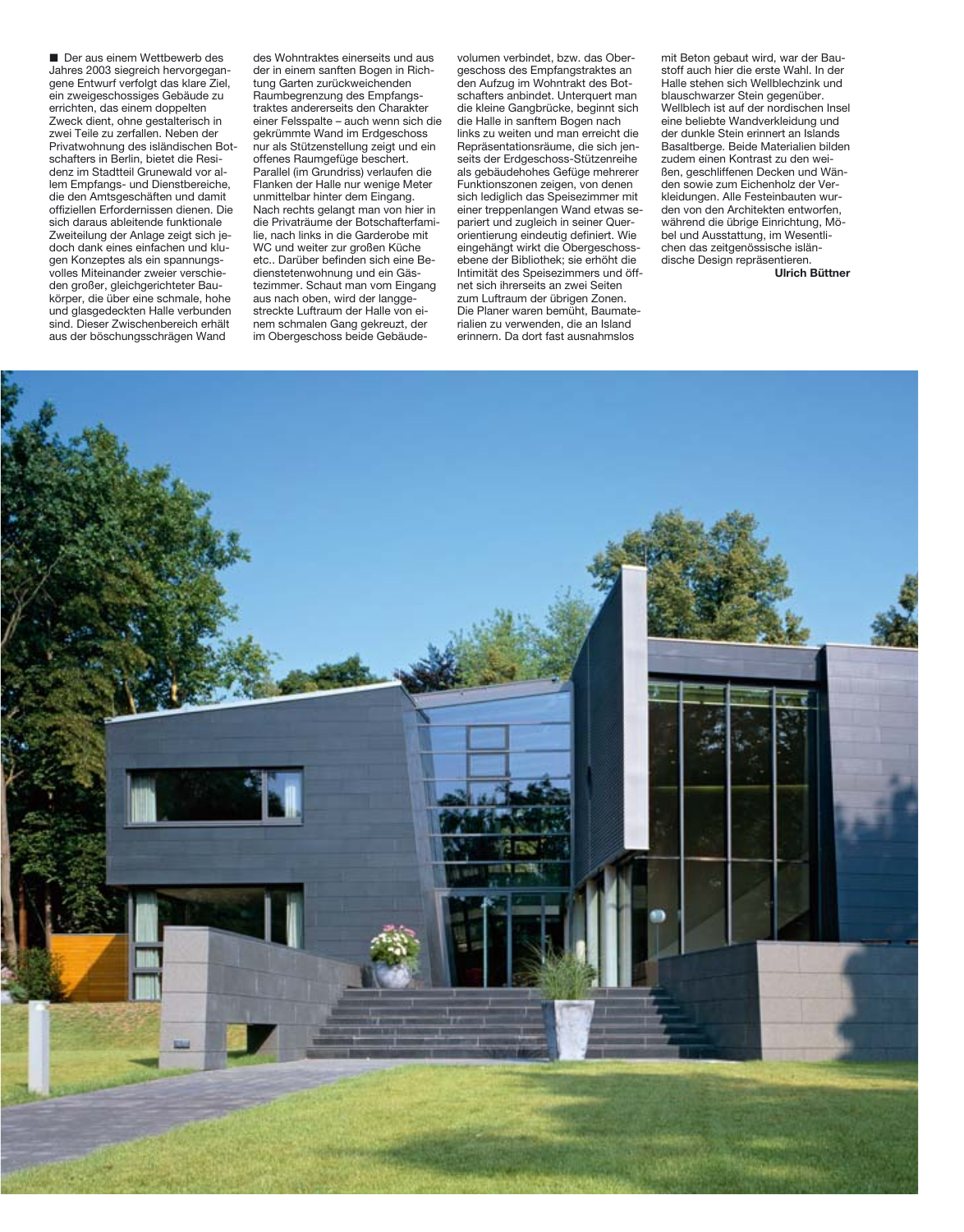

**Die Gartenseite im Südosten der Residenz. Der Weg durch die "Felsspalte" führt auf eine weite Terrasse und eine Freitreppe zum Rasen hinab.** 

*The garden side of the residence, to the south-east. The path through the "crevasse" leads to a broad terrace with steps down to a lawn.* 

**Hjördis & Dennis Architekten Hjördis Sigurgisladottir, Dennis David Johannesson, Reykjavik, arkhd@arkhd.is** 

**Kontaktarchitekt: Gunnlaugur Stefan Baldursson, Siegen** 

**Fotos: Werner Huthmacher, Berlin, huthmacher@werner-huthmacher.de** 

## **REPRÄSENTATIVE PRIVATHEIT**

## PRIVACY WITH DISTINCTION

**Residenz des isländischen Botschafters in Berlin** *The residence of Iceland's ambassador in Berlin*



**Links befindet sich der zweigeschossige Wohntrakt der Botschafterfamilie. Seine innere Fassade steht nicht lotrecht.** 

*At the left is the two-storey private residence for the ambassador's family. The inner façade is not perpendicular.* 

**Ansicht von der Straße im Nordwesten. Bereits in der Annäherung zeigen sich Miteinander und Eigenständigkeit beider Funktionseinheiten.** 

*Looking from the road on the north-west side. As one approaches, the relationship but also the individuality of the two blocks can be seen.* 

**47** md 1/2007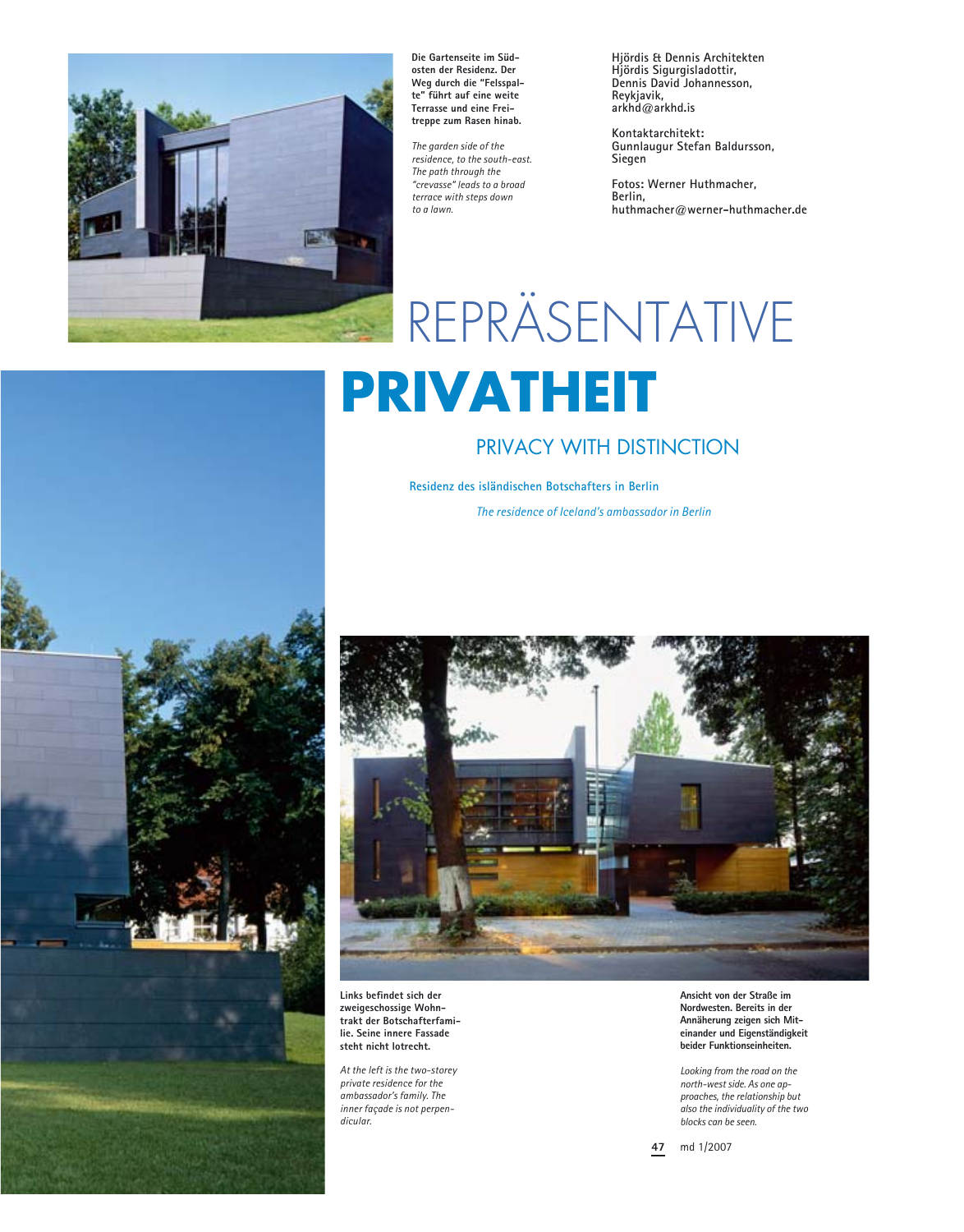**In der schmalen Mittelhalle stehen sich dunkler Naturstein und Wellblech gegenüber. Ein immerwährendes Spiel aus Licht und Schatten belebt senkund waagrechte Flächen.** 

*Dark natural stone and corrugated sheet metal are contrasted in the narrow central hall. The vertical and horizontal surfaces are enlivened by an unceasing play of light and shade.* 



! *The design, which resulted from a competition held in 2003, pursues a clear objective: to produce a twostorey building that serves a dual purpose without revealing that it consists of two sections. In addition to a private apartment for the Icelandic ambassador to Germany, the residence in the Berlin district of Grunewald mainly consists of reception and service areas dedicated to ceremonial and official business requirements. Thanks to a brilliantly simple concept, however, the two separate functions are revealed as a dramatic interaction of two blocks of different sizes but with the same alignment, joined by a high, narrow hall with a glass roof. This intermediate zone acquires the character of a rock crevasse, formed by the angled, sloping wall of the private section and the gentle, yielding curve of the reception area toward* 

*the garden – though it is clear that the curved wall only has a supporting function on the ground floor and creates an open spatial structure. Parallel to this on the ground plan, the sides of the hall extend for only a few metres directly behind the entrance. One can then reach the private rooms of the ambassador's family by turning to the right, or a cloakroom with WC on the left, followed by a large kitchen and other services.* 

*Above this are a staff apartment and a guest room. Looking upward from the entrance, the lengthy air space formed by the hall is crossed by a narrow passage that links both blocks together on the upper floor or the upper part of the reception area with the ambassador's living quarters. After one has passed under this bridge, the hall curves to the left and begins to open out slightly as one* 

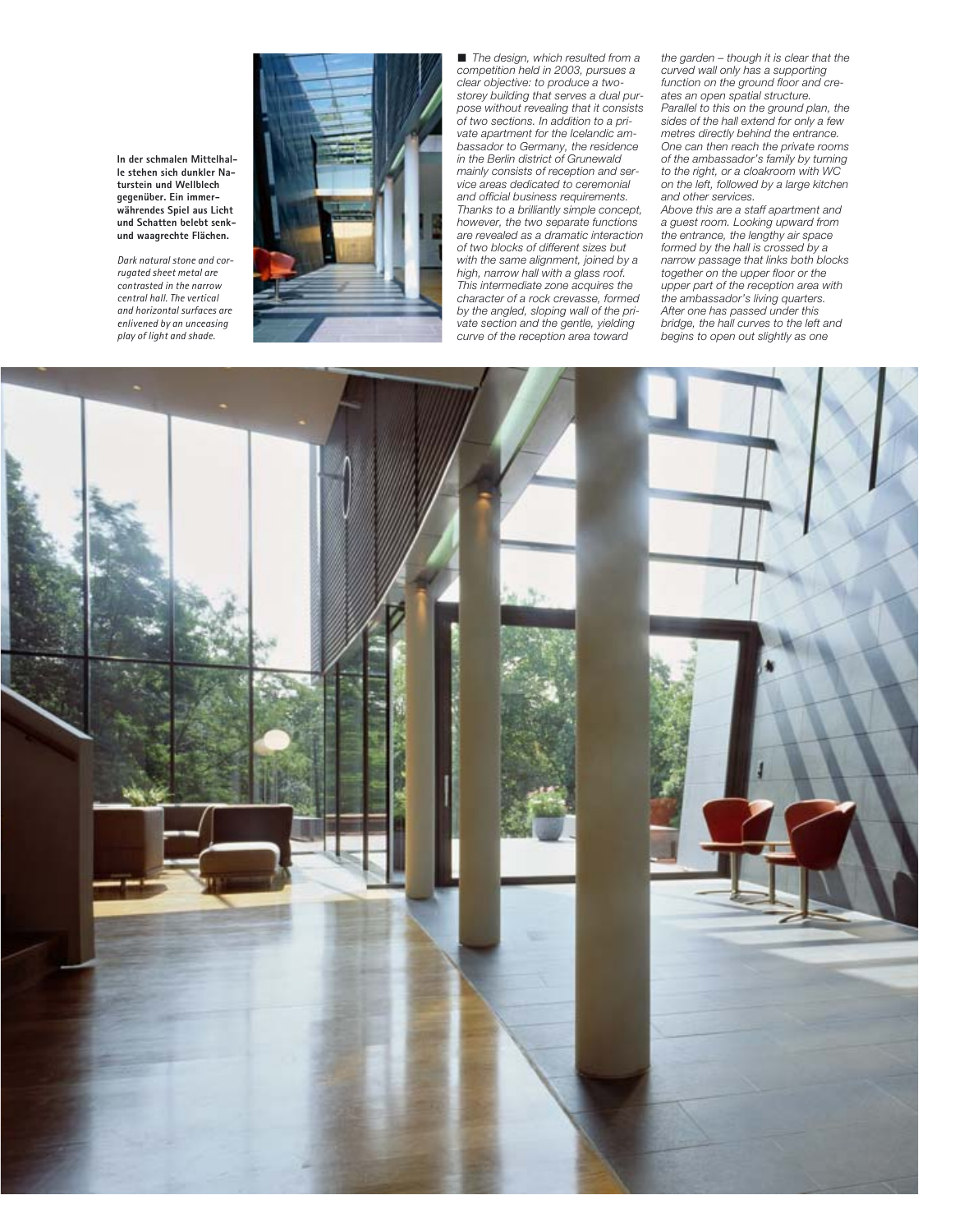*reaches the official function rooms, with various zones extending at the full height of the building along the ground-floor columns. Of these zones, only the dining room, with a wall along the entire staircase, is set apart slightly, with a definite transverse orientation. The upper level of the library seems to be suspended in this space: it adds to the intimacy of the dining room and itself opens out on two sides to the space above the remaining zones.* 

*The planners made every effort to use construction materials that would recall the home country of Iceland. Concrete was their first choice, since it is used there almost exclusively. In the hall, corrugated zinc sheet and bluish-black stone are contrasted. On this island in the far north, corrugated sheet metal is a preferred wall covering material, and the dark stone re-*



*calls Iceland's basalt mountains. In addition, both materials contrast with the sanded-down white ceilings and walls and to the oak panelling. The architects designed all the fixed interior furnishings, the remaining items and pieces of furniture in most cases representing contemporary Icelandic design.* 





**Erdgeschoss** *Ground floor*



**49** md 1/2007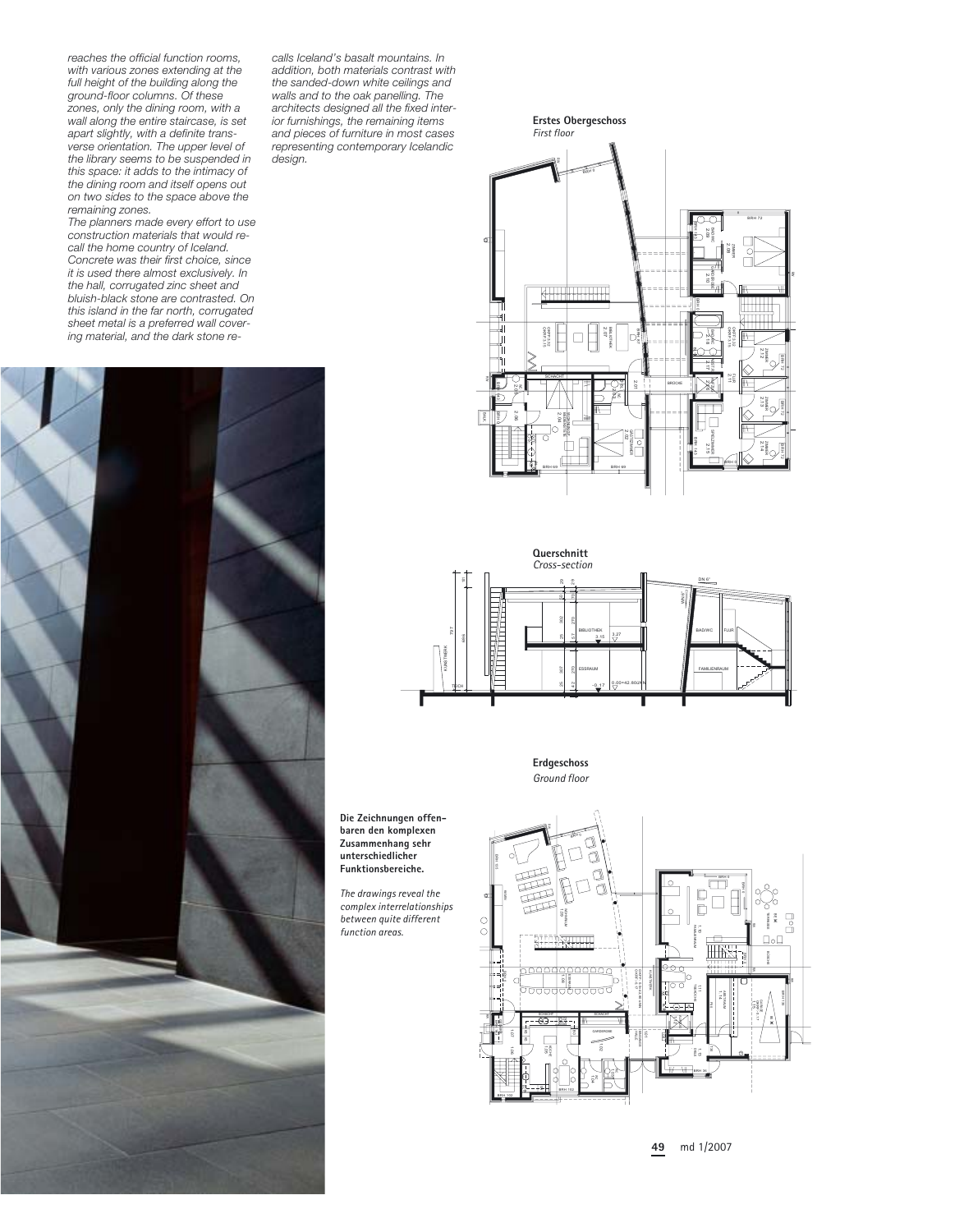

**Sitzgruppen im Empfangsbereich mit Blick auf die Terrasse im Südosten.** 

*Groups of seats in the reception area, with a view of the south-east terrace.* 





md 1/2007 **50**

**Blick vom Essbereich gegen die Wandscheibe, hinter der die Treppe zur Bibliothek im OG verläuft.** 

*The corrugated sheet metal covering the wall behind the stairs inside the building continues almost uninterruptedly on the outside.* 

*From the dining room, one can see the wall behind which the stairs lead to the library on the upper floor.* 

**Das vordere "Bullauge" öffnet sich in die Halle, das hintere bereits zum Außenraum.** 

*The front "bull's eye" gives on to the hall, that at the rear to the outside area.*